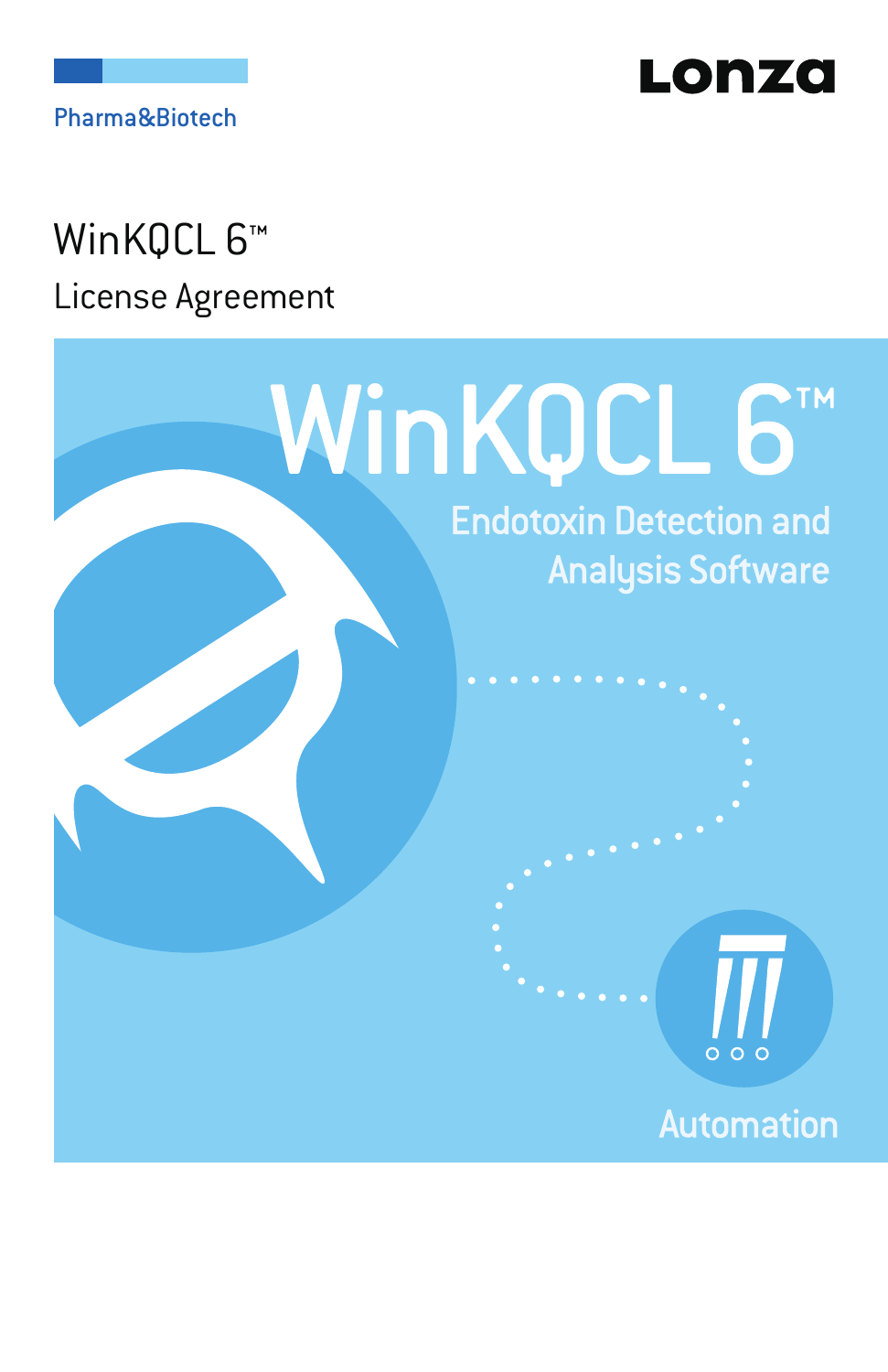## WinKQCL™ 6 License Agreement

This WinKQCL™ 6 License Agreement ("License") defines the license for use according to the license defined on the license label. The license label indicates whether the license purchased is a "workgroup" license or an "instrument" license. This license agreement entitles the user ("Purchaser" or "you") to one (1) "instrument" license or one (1) "workgroup" license (defined in item 1 below). A minimum of one (1) "instrument" license and one (1) "workgroup" license must be purchased to be able to use the WinKQCL™ 6 Endotoxin Detection Software, a product of Lonza Walkersville, Inc. ("Licensor"). The license sets forth the terms and conditions under which Purchaser agrees to limit its use of WinKQCL™ 6 Software. Purchaser's affirmative use of the unique installation code associated with the licenses identified below and its subsequent use of the instruments with the WinKQCL™ Software indicates Purchaser's acceptance of the terms and conditions of this License. If you do not agree to all of the terms and conditions of this License, then: (a) do not use the WinKQCL™ Software with an instrument, and (b) if you paid Licensor or an authorized distributor for a package consisting of one or more copies of the WinKQCL™ Software containing the License, you may return the complete package unused, within thirty (30) days after purchase, for a full refund of your paid purchase price.

1. License Grant. Licensor hereby grants to Purchaser, and Purchaser accepts, a nonexclusive license to use the WinKQCL™ 6 Software and WinKQCL™ 6 Software tools and the accompanying User Documentation.

If an "instrument" license has been purchased, the software may be used in concert with one (1) instrument. This License allows you to connect the computer to one (1) instrument through either a wired or wireless connection method. An instrument is defined as a single microplate reader device, such as a 96-well microplate reader. In the event that you intend to use the software to communicate and control more than one instrument connected to one or more computers, you must have one license for each instrument operated or accessed by the software. For instance, if eight (8) different instruments will be operated by the software or have access to the software or its databases, eight (8) separate licenses must be purchased, regardless of whether the eight (8) instruments will communicate with the software at different times or concurrently.

If a "workgroup" license has been purchased, the software may be used in concert with one (1) user group. The workgroup license allows the data for one (1) user group to be segregated from data from other workgroups. A single workgroup license allows configuration of a single "workgroup" in the WinKQCL™ Software. One workgroup license must be purchased for each user group at each site connected to the central WinKQCL™ database within a company. For example, at a given company if a process development lab and a quality control lab are at company location A, and another quality control group is at location B, a total of three (3) workgroup licenses must be purchased to configure a workgroup in WinKQCL™ for each lab.

Upon configuring one (1) reader and one (1) workgroup in the WinKQCL™ database, this License allows you to install the WinKQCL™ client software on all computers on your WinKQCL™ 6 network that are connected to information stored in the central WinKQCL™ database.

You agree that you cannot, and will not, assign, sublicense, transfer, pledge, lease, rent, or share your rights under this License, nor will you make access to the software available to others in connection with a service bureau, application service provider, or similar business, nor permit anyone else to do so.

Upon loading the software into a computer as authorized herein, you may retain the copy for backup purposes. In addition, you may retain a copy of the software for backup purposes. You may make one copy of the User's Manual for backup purposes. Any such copies of the software and/or the User's Manual shall not be otherwise modified in any form, and must include Licensor's copyright and other proprietary notices. Except as authorized under this paragraph, no copies of the software or any portions thereof may be made by you or any person under your authority or control.

2. Licensor's Rights. You acknowledge and agree that the software and accompanying materials [e.g., including but not limited to the User's Manual) are proprietary products of Licensor protected under U.S. and state laws, e.g., patent, trademark, and copyright laws, and the Uniform Computer Information Transactions Act. You further acknowledge and agree that all right, title, and interest in and to the software, including associated intellectual property rights, are and shall remain with Licensor. This License does not convey to you an interest in or to the software, but only a limited right of use revocable in accordance with the terms of this License. You agree that you will not reverse engineer, disassemble, reverse compile, or otherwise translate the software. All rights not specifically granted herein are reserved to the owner of the software.

3. License Fees. The license fees paid by you are paid in consideration of the rights granted under this License.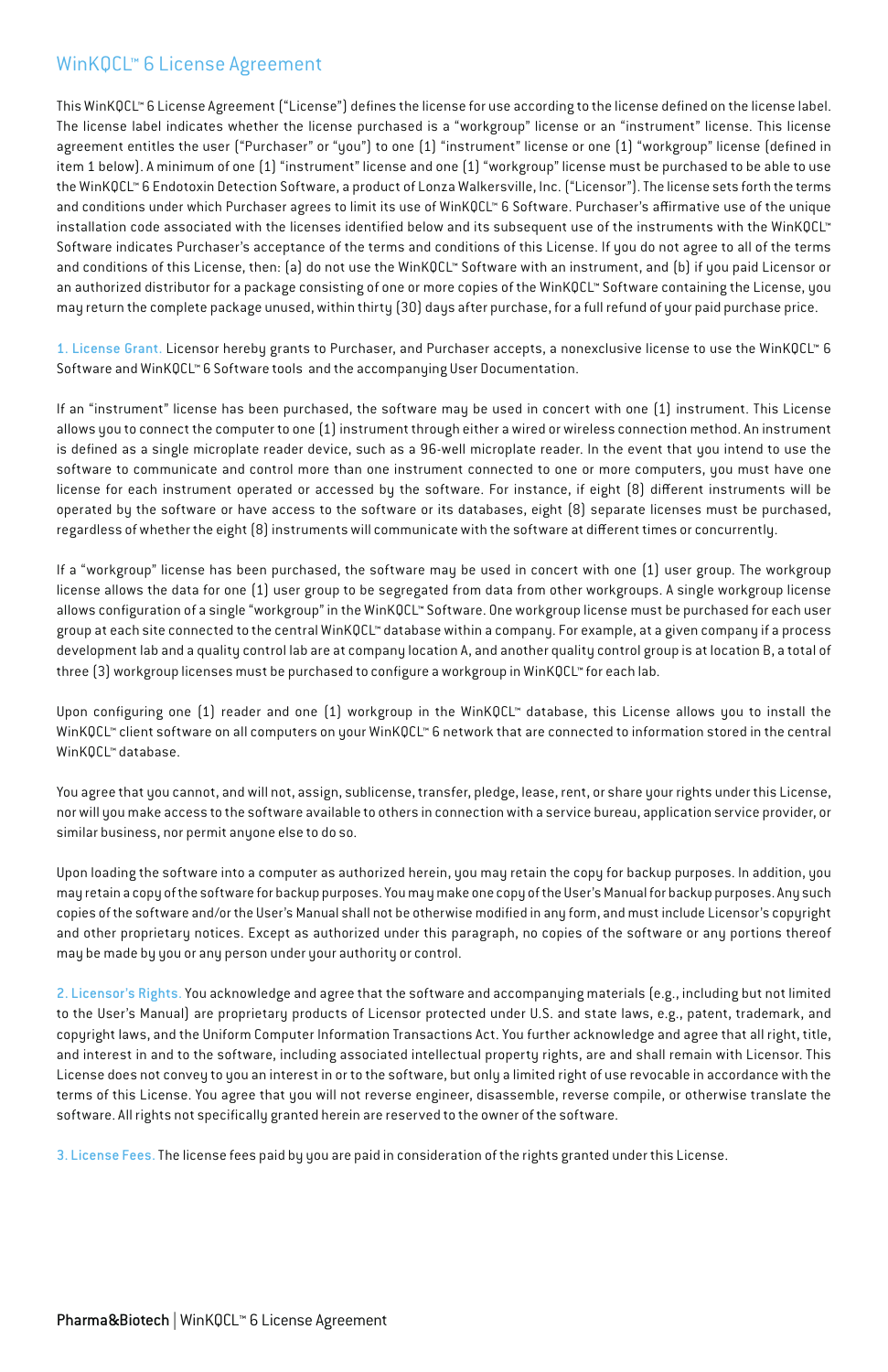4. Term and Termination. This License is effective upon your affirmative use of the unique installation code associated with the license number. The term of this License shall be perpetual unless sooner terminated pursuant to the terms hereof. If you materially breach this License, Licensor may immediately terminate your rights under this License in whole by written notice to you. You agree that, upon termination of the License for any reason, you shall have no further right or license to use the software with the instrument.

5. Limited Warranty. THE SOFTWARE AND ITS OPERATION WITH THE INSTRUMENT ARE LICENSED "AS IS," AND LICENSOR DISCLAIMS ANY AND ALL OTHER WARRANTIES, EXPRESS OR IMPLIED, INCLUDING, WITHOUT LIMITATION, ANY IMPLIED WARRANTIES OF MERCHANTABILITY OR FITNESS FOR A PARTICULAR PURPOSE.

You acknowledge that good data processing procedure dictates that any program, including the software and its interaction with an instrument, must be thoroughly tested with non-critical data before there is any reliance on it, and you hereby assume the entire risk of all use of an instrument with the software covered by this License. THIS DISCLAIMER OF WARRANTY CONSTITUTES AN ESSENTIAL PART OF THIS LICENSE. If implied warranties may not be disclaimed under applicable law, then ANY IMPLIED WARRANTIES ARE LIMITED IN DURATION TO 30 DAYS AFTER DELIVERY OF THIS COPY OF THE SOFTWARE TO YOU.

6. Limitation of Liability. Licensor's cumulative liability to you or any other party for any loss or damages resulting from any claims, demands, or actions arising out of or relating to this License, your use of the software with an instrument, and/or your relationship with Licensor shall not exceed the license fee paid to Licensor for this License. In no event shall Licensor or its principals, shareholders, officers, employees, affiliates, contractors, subsidiaries, and/or parent organizations be liable for any indirect, incidental, consequential, special, punitive, or exemplary damages or lost profits, even if Licensor has been advised of the possibility of such damages. In addition, in no event does Licensor authorize you or anyone else to use the software in applications or systems where the software's failure to perform can reasonably be expected to result in a significant physical injury, or in loss of life. Any such use is entirely at your own risk, and you agree to hold Licensor, its principals, shareholders, officers, directors, employees, affiliates, contractors, agents, subsidiaries, and parent organizations harmless from any and all claims or losses relating to such unauthorized use. In addition to the foregoing, you agree to hold Licensor, its principals, shareholders, officers, directors, employees, affiliates, contractors, agents, subsidiaries, and parent organizations harmless from any and all claims or losses relating to (i) any breach of this License by or on behalf of Purchaser; (ii) the negligence, recklessness, willful misconduct of, or breach of a statutory duty by, Purchaser, its affiliates or agents; or (iii) any activities or actions taken by or on behalf of Purchaser or its affiliates with respect to this License and the software. There are no third party beneficiaries of any promises, obligations or representations made herein.

7. Support Policy. Lonza offers basic support while the WinKQCL™ Software is within its support period, as set forth below. Basic support is provided through Lonza's Scientific Support group. Basic support encompasses those support needs within the capabilities of Scientific Support. Examples of basic support include, but are not limited to: assistance setting up products, accessories, and templates; running validation and endotoxin tests, trending data; configuring the software through the WinKQCL™ application user interface, and pre-installation and installation questions covered within the scope defined in the software manual. Support needs outside of the topics of the manual, or outside of the capabilities of the WinKQCL™ application, may require escalation to advanced support.

Lonza shall make available basic technical support of the WinKQCL™ Software for up to three (3) years from the release date of that version, or six (6) months after the next major version of the software is released, whichever is later. Lonza may, at its option, make available basic support after expiration of the three (3) year period, but cannot ensure support will be possible and shall have no liability in the event it does not. Support provided after expiration of the support period may require additional fees for service or an extended support contract. If a resolution through support is not possible after expiration, then upgrading to the current major version of the software may be required.

Advanced Support encompasses those support needs that are beyond the capabilities of Lonza Scientific Support. Advanced Support may require a fee for service (including travel costs) and/or separate support contract whether support is provided during or after the support period defined above. Examples of Advanced Support include, but are not limited to, the following: report customization, database setup, network and firewall troubleshooting, scripted installation support, custom features, application virtualization setup and troubleshooting, Active Directory® integration, security troubleshooting, database maintenance setup and troubleshooting, and import or export setup with external systems such as environmental monitoring systems or laboratory information management systems.